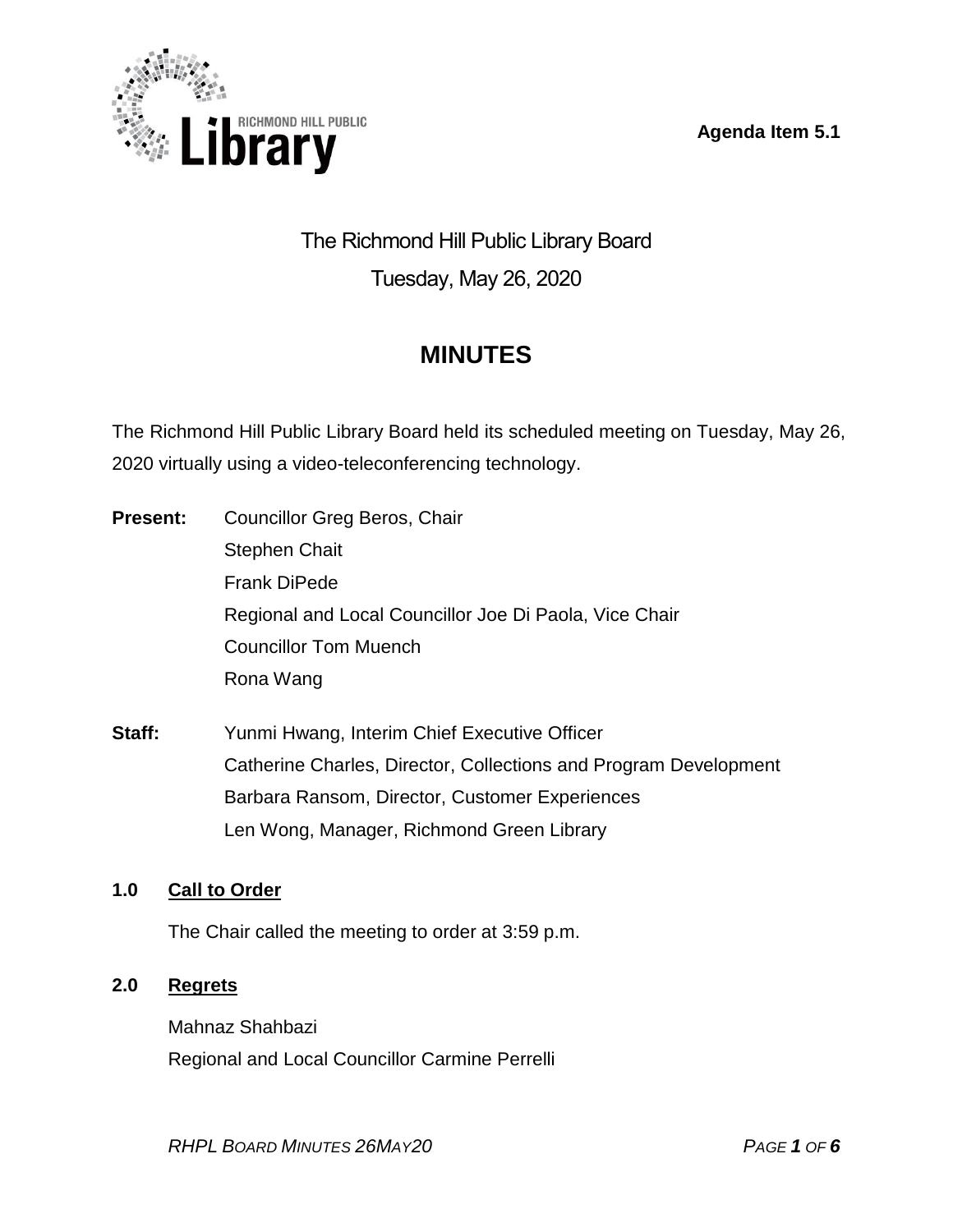# **3.0 Adoption of Agenda**

**Motion:**

20:33

# **Moved By:**

Regional and Local Councillor J. Di Paola

## **Seconded by:**

Councillor T. Muench

**THAT** the Agenda of May 26, 2020 be adopted.

## **CARRIED**

On a motion moved by S. Chait, seconded by Regional and Local Councillor J. Di Paola, the Board consented to adopt all of the staff recommendations in items 5.1, 6.1, 7.1 and 7.2 without further discussion or motions.

# **4.0 Disclosure of Pecuniary Interest and the General Nature Thereof**

There were no disclosures of pecuniary interest.

#### **5.0 Minutes**

#### **5.1 Library Board Minutes – April 3, 2020**

**Motion:**

20:34

#### **Moved By:**

S. Chait

#### **Seconded by:**

Regional and Local Councillor J. Di Paola

**THAT** the Minutes of April 3, 2020 be adopted

*RHPL BOARD MINUTES 26MAY20 PAGE 2 OF 6*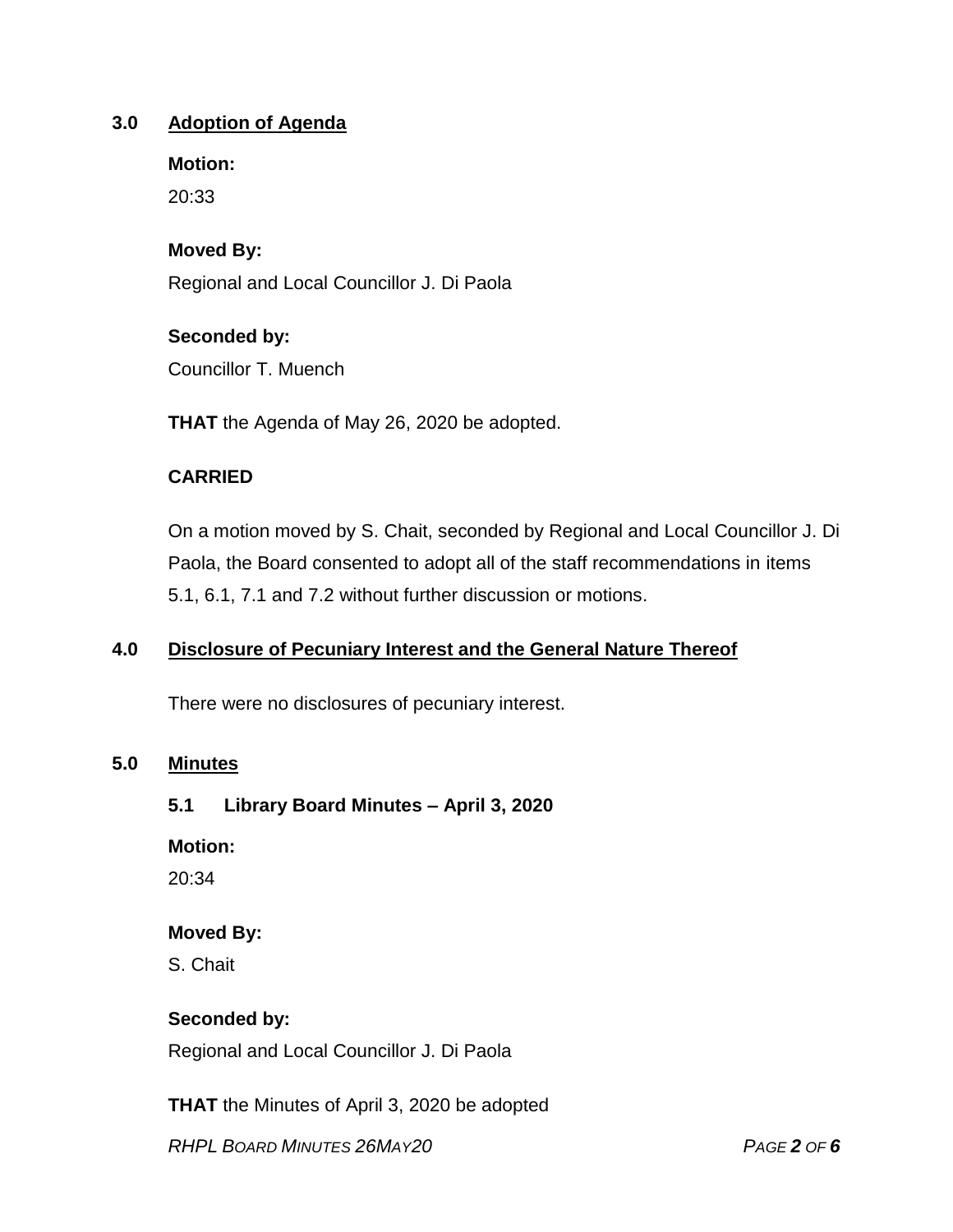# **CARRIED UNANIMOUSLY**

#### **6.0 Correspondence**

# **6.1 Email from Ivory Lauzon, Union Chairperson, RHPL CUPE**

**Motion:**

20:35

## **Moved By:**

S. Chait

## **Seconded by:**

Regional and Local Councillor J. Di Paola

**THAT** the correspondence from Ivory Lauzon, Union Chairperson, RHPL CUPE dated April 8, 2020 be received.

# **CARRIED UNANIMOUSLY**

#### **7.0 Reports**

Accessible documents can be accessed through the [RHPL website > Your](https://www.rhpl.ca/your-library/about-us/library-board)  Library [> About Us > Library](https://www.rhpl.ca/your-library/about-us/library-board) Board

# **7.1 Report on RHPL's Response to COVID-19**

**Motion:** 

20:36

#### **Moved By:**

S. Chait

# **Seconded by:**

Regional and Local Councillor J. Di Paola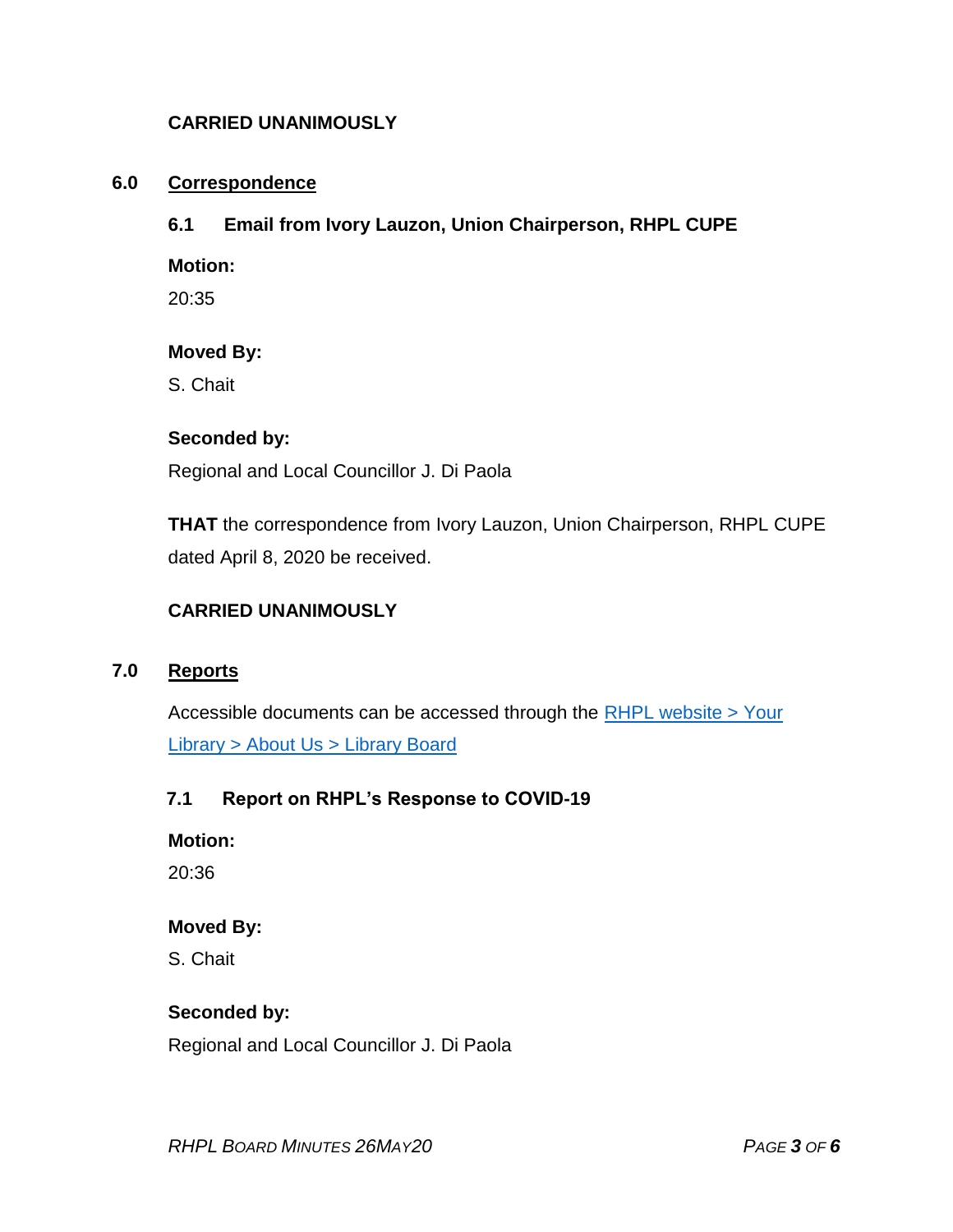**That** the *Report on RHPL's Response to COVID-19* dated April 3, 2020 be received; and

**That** the Library Board direct staff to work closely with the City of Richmond Hill to ensure RHPL's phased reopening aligns with the City; *and*

**That** the Library Board authorizes staff to execute the reopening plan provided it is in compliance with direction from the City, Public Health and Provincial Government of Ontario.

# **CARRIED UNANIMOUSLY**

# **7.2 Richmond Green Library Annual Report**

**Motion:** 

20:37

# **Moved By:**

S. Chait

# **Seconded by:**

Regional and Local Councillor J. Di Paola

**That** the Richmond Green Library Annual Report 2019 date May 26, 2020 be received.

# **CARRIED UNANIMOUSLY**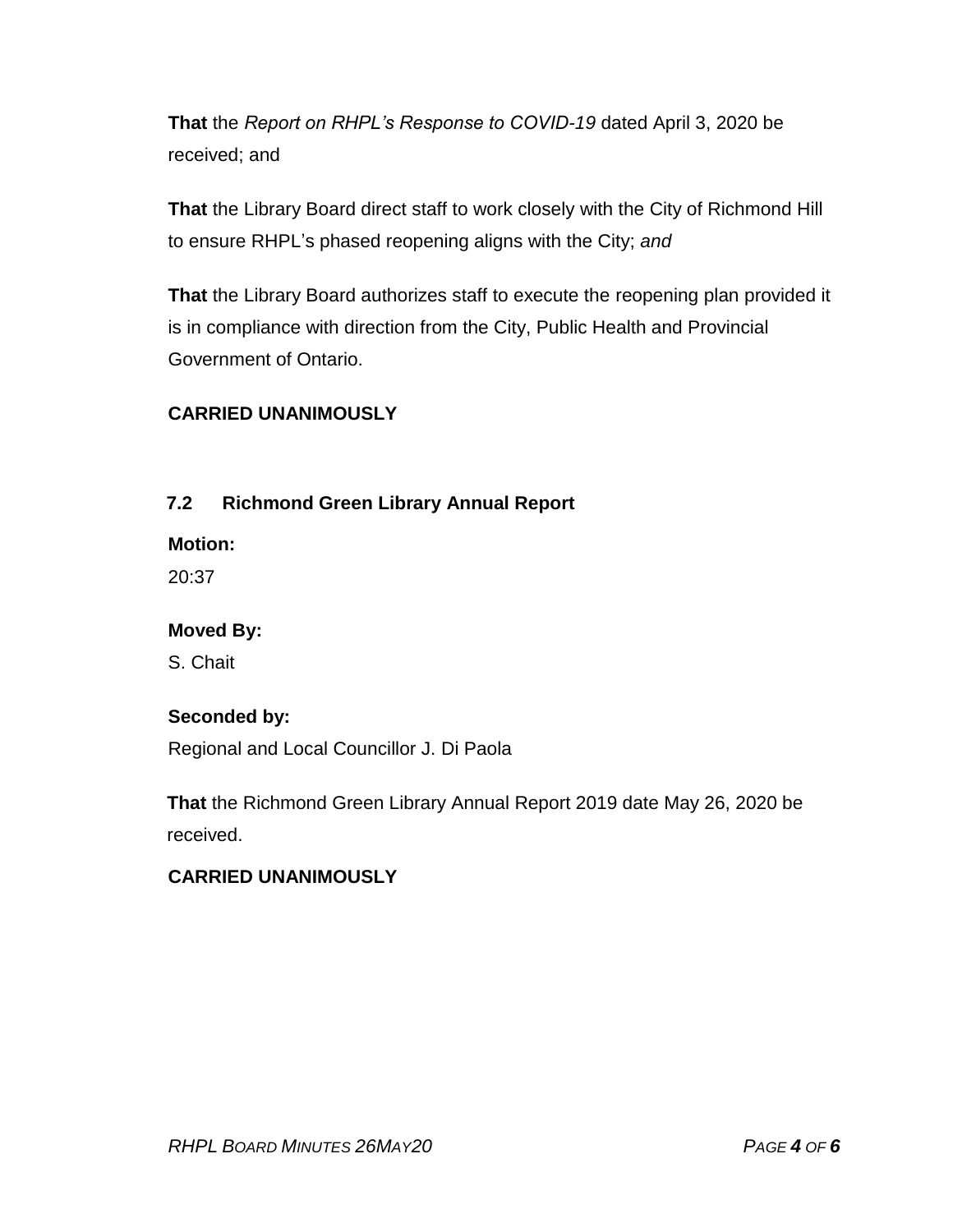## **8.0 New Business**

# **8.1 Resolution to Move into Closed Session to Consider Matters Relating to Library Leadership Process**

#### **Motion:**

20:38

#### **Moved By:**

Regional and Local Councillor J. Di Paola

# **Seconded by:**

Councillor T. Muench

**That** the Board moves into Closed Session.

## **CARRIED UNANIMOUSLY**

At 4:08 p.m. the Board moved into Closed Session.

# **8.2 Resolution to Reconvene in Open Session**

#### **Motion:**

20:39

#### **Moved By:**

S. Chait

#### **Seconded by:**

R.Wang

That the Board moves into Open Session.

#### **CARRIED UNANIMOUSLY**

At 4:26 p.m. the Board returned to Open Session.